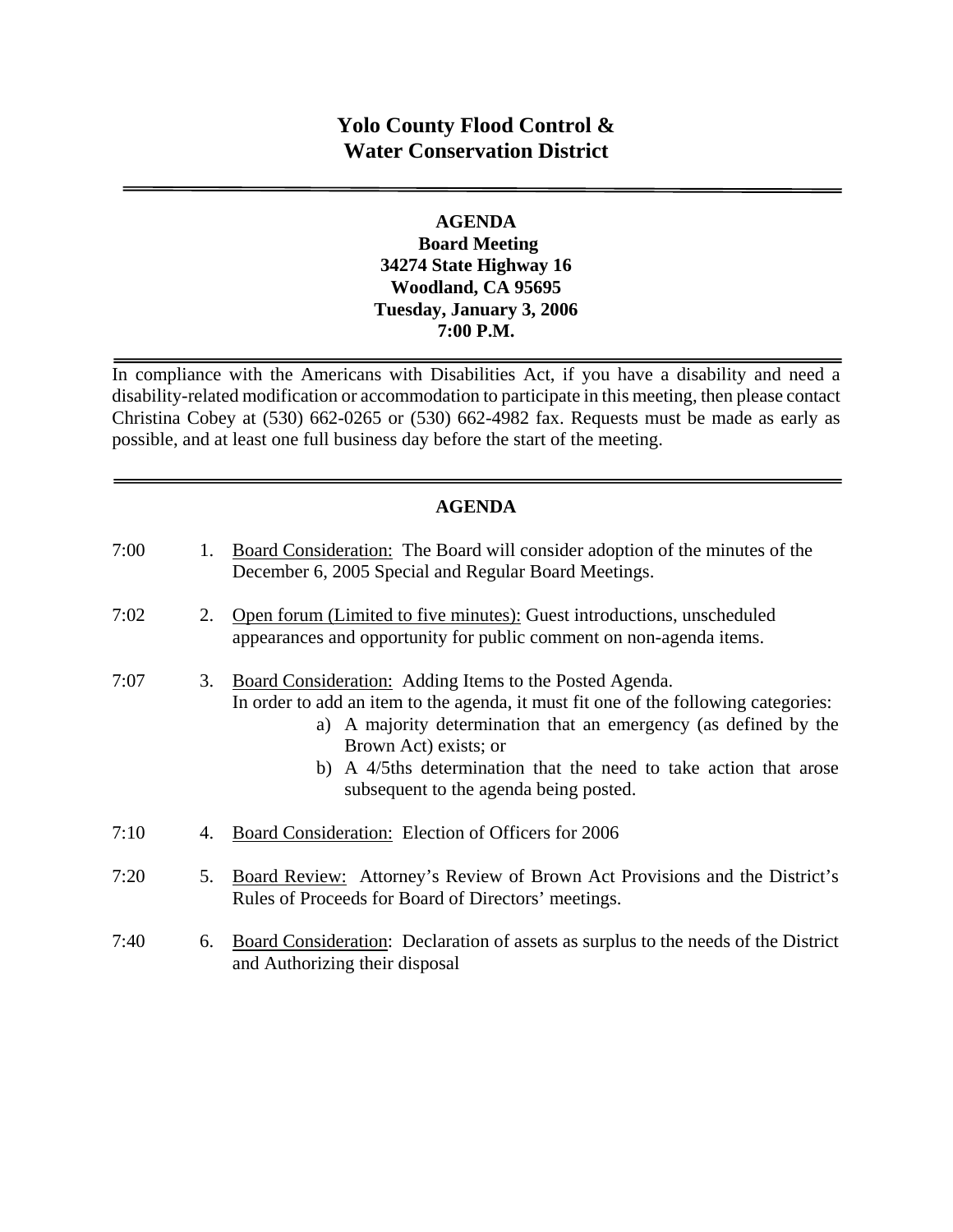| 7:50 | 7. | Board Consideration: Update of the policy regarding records inspection, copying,<br>retention and disposal.                                                                                                                                                                                                    |
|------|----|----------------------------------------------------------------------------------------------------------------------------------------------------------------------------------------------------------------------------------------------------------------------------------------------------------------|
| 8:00 | 8. | Public Hearing to consider the proposal to set fee and charges related to providing<br>special services and information.                                                                                                                                                                                       |
| 8:15 | 9. | Directors' Reports: Each member of the Board will have the opportunity to report<br>on meetings and conferences attended during the prior month on behalf of the<br>District.                                                                                                                                  |
| 8:25 |    | 10. Attorney's Report: The District's attorney will report on the following:<br>a) Current legal and legislative activities.                                                                                                                                                                                   |
| 8:35 |    | 11. General Manager's Report: The Board will receive a report from the General<br>Manager or designated representatives regarding current general activities and<br>projects of the District.<br>a) General Activities<br>b) Scribner Bridge<br>Operations, Maintenance and Water Conditions<br>$\mathbf{c}$ ) |
| 9:00 |    | 12. General Discussion: Opportunity for Board members to ask questions for<br>clarification, provide information to staff, request staff to report back on a<br>matter, or direct staff to place a matter on a subsequent agenda.                                                                              |
| 9:05 |    | 13. Board Consideration: The Board will consider the approval and the payments of<br>bills.                                                                                                                                                                                                                    |
| 9:10 |    | 14. Closed Session:<br>The Board will confer with legal Counsel under:<br>Personnel Issue; Government Code Section 57957.                                                                                                                                                                                      |
| 9:30 |    | 15. Adjourn                                                                                                                                                                                                                                                                                                    |

The public may address the Board concerning an agenda item either before or during the Board's consideration of that agenda item. Public comment on items within the Board's jurisdiction is welcome, subject to reasonable time limits for each speaker. Upon request, agenda items may be moved up to accommodate those in attendance wishing to address that item. Times listed for consideration of agenda items are approximate only. The Board may consider any agenda item at any time during the Board meeting.

I declare that the foregoing agenda was posted at the office of the Yolo County Flood Control and Water Conservation District, 34274 State Highway 16, Woodland, CA on December 28, 2005.

By: \_\_\_\_\_\_\_\_\_\_\_\_\_\_\_\_\_\_\_\_\_\_\_\_\_\_\_\_\_\_\_\_\_\_\_\_\_

Christina Cobey, Administrative Assistant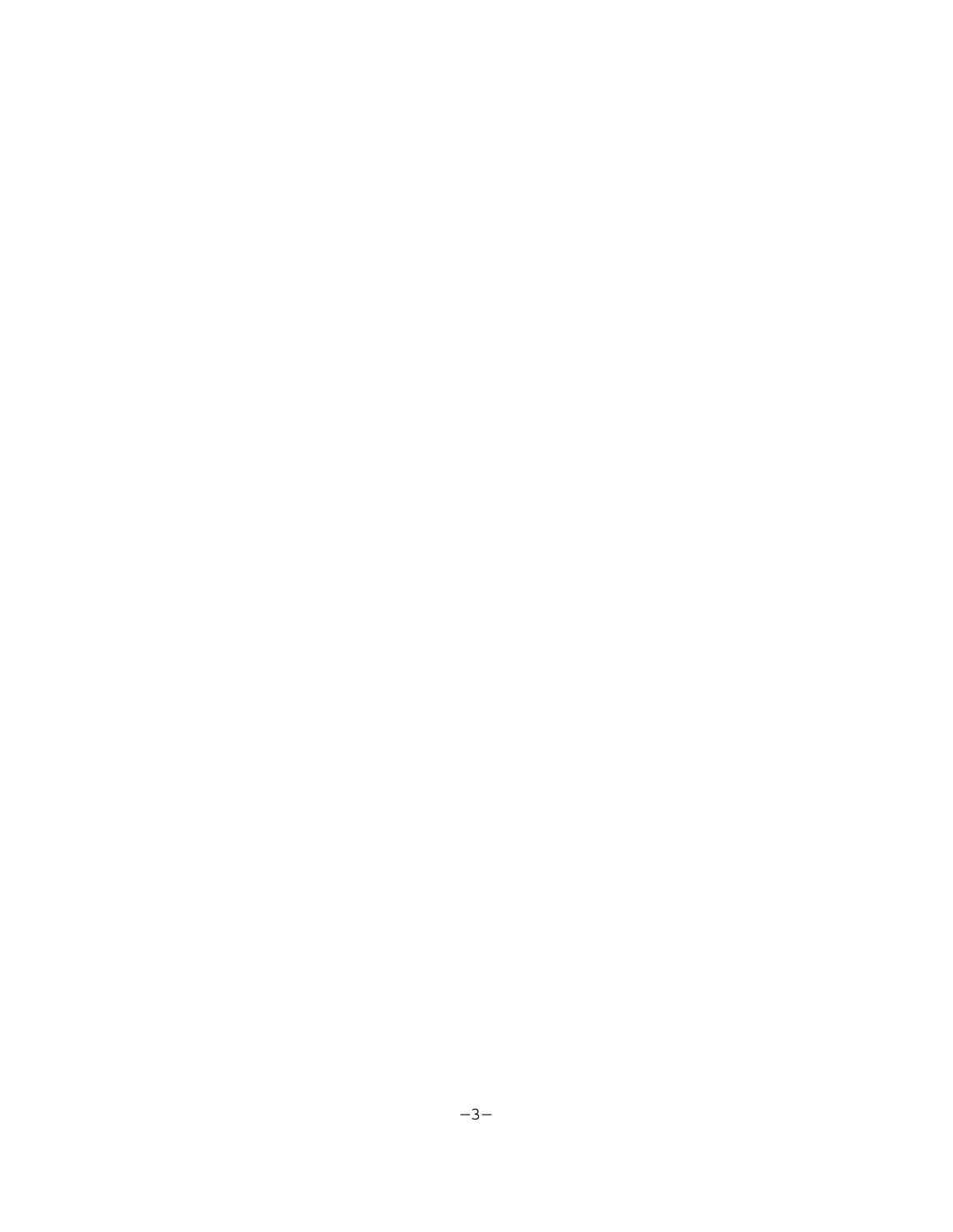## REGULAR BOARD MEETING MINUTES January 3, 2006

The regular monthly meeting of the Board of Directors of the Yolo County Flood Control and Water Conservation District was held at 7:00 p.m. on January 3, 2006 at its regular place of business, 34274 State Highway 16, Woodland, California. Chair Brice convened the meeting with Directors Rominger, Scheuring, Tadlock and Vink present. Also in attendance were:

District Staff and Consultants Tim O'Halloran, General Manager Christy Barton, Assistant General Manager Mike Horgan, Engineer Anthony Lopez, Facilities Supervisor Max Stevenson, Water Resources Associate Marc Jaconetti, Ditchtender Paul Bartkiewicz, Legal Counsel Dan Folta, Engineering Consultant

#### **Members of the Public**

Blake Harlan, Water User Lynnel Pollock, Past Yolo County Supervisor Duane Chamberlain, Yolo County Supervisor David Nelson Victoria Galloway

## **MINUTES**

**M/S/C** approved the minutes of the December 6, 2005 Regular Board meeting as mailed.

## **OPEN FORUM**

Lynnel Pollock thanked Mr. O'Halloran for providing her with information during the recent Cache Creek storm event.

## **MODIFYING THE POSTED AGENDA**

Mr. O'Halloran requested that several items in the agenda be moved forward to accommodate members of staff and the public. The Board agreed to the modifications.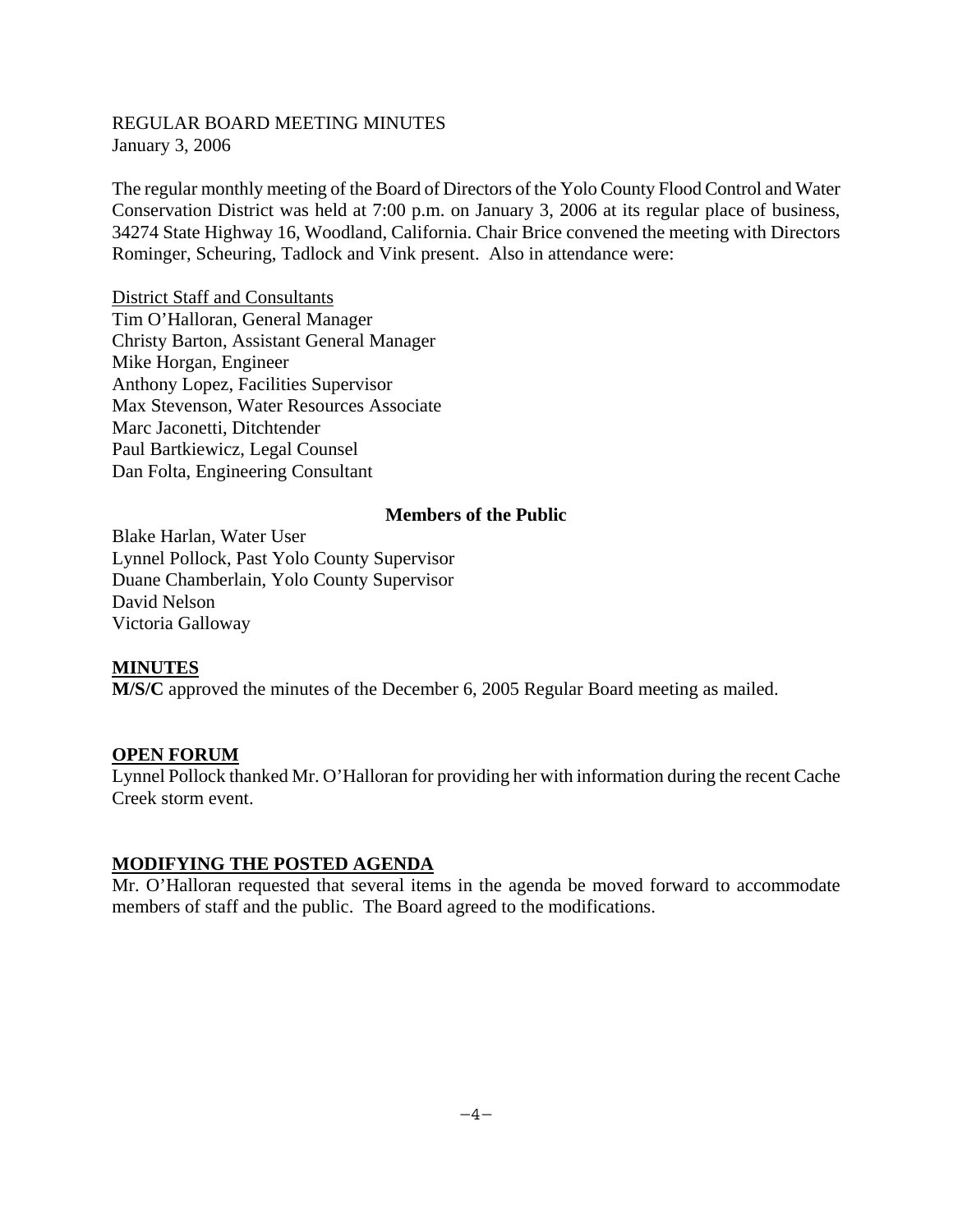## **ELECTION OF OFFICERS FOR 2006**

Director Scheuring requested a change to the normal rotation of Board officers due to his commitment as chair of the Water Resources Association of Yolo County and its heavy workload associated with the IRWMP. The Board agreed to the changes.

**M/S/C** election of Director Rominger as Board Chair and Director Scheuring as Vice-Chair.

**M/S/C** election of Mr. O'Halloran as Secretary and Mrs. Barton as Assistant Secretary.

Chair Rominger commended past Chair Brice for her service during the past year.

## **GENERAL MANAGER'S REPORT**

Mr. O'Halloran reported on the following regarding the recent winter storm:

- An overview of localized flooding, including commending staff for their work over the weekend.
- His inspection of the Cache Creek system via helicopter with Director Scheuring and Yolo County Administrator Sharon Jensen.
- The loss of three power poles on the Indian Valley Reservoir hydroelectric power line. Mr. Lopez described the pole replacement process.
- Overflow of the Farmers Central Ditch at Coloma Way in Woodland.
- Washout of the Moore Siphon forebay berm.
- Storm effects at numerous other locations within the District.
- His preliminary written assessment of impacts of the storm on the District.
- Cache Creek flows observed at Capay Dam, Rumsey and Yolo.
- Reservoir levels and releases and rainfall amounts.

Board discussion accompanied this report and included the Governor's inclusion of Yolo County in emergency designation areas.

Mr. O'Halloran stated that the storm had presented a learning event. Director Vink requested that the lessons learned be recorded.

Mr. O'Halloran then reported on needed repairs to the Scribner Bridge over the Winters Canal near County Road 23. He stated that a title search regarding ownership would be sought. Board and staff discussed various aspects of repairing the bridge.

## **PUBLIC HEARING FOR SETTING FEES AND CHARGES**

At 8:30 p.m. Chair Rominger opened a public hearing to consider the proposal to set fees and charges to provide special services and information. Chair Rominger stated that the hearing was noticed pursuant to law subject to verification with the Daily Democrat newspaper. Following a call for public comments and consultation with District staff, Chair Rominger stated that no oral or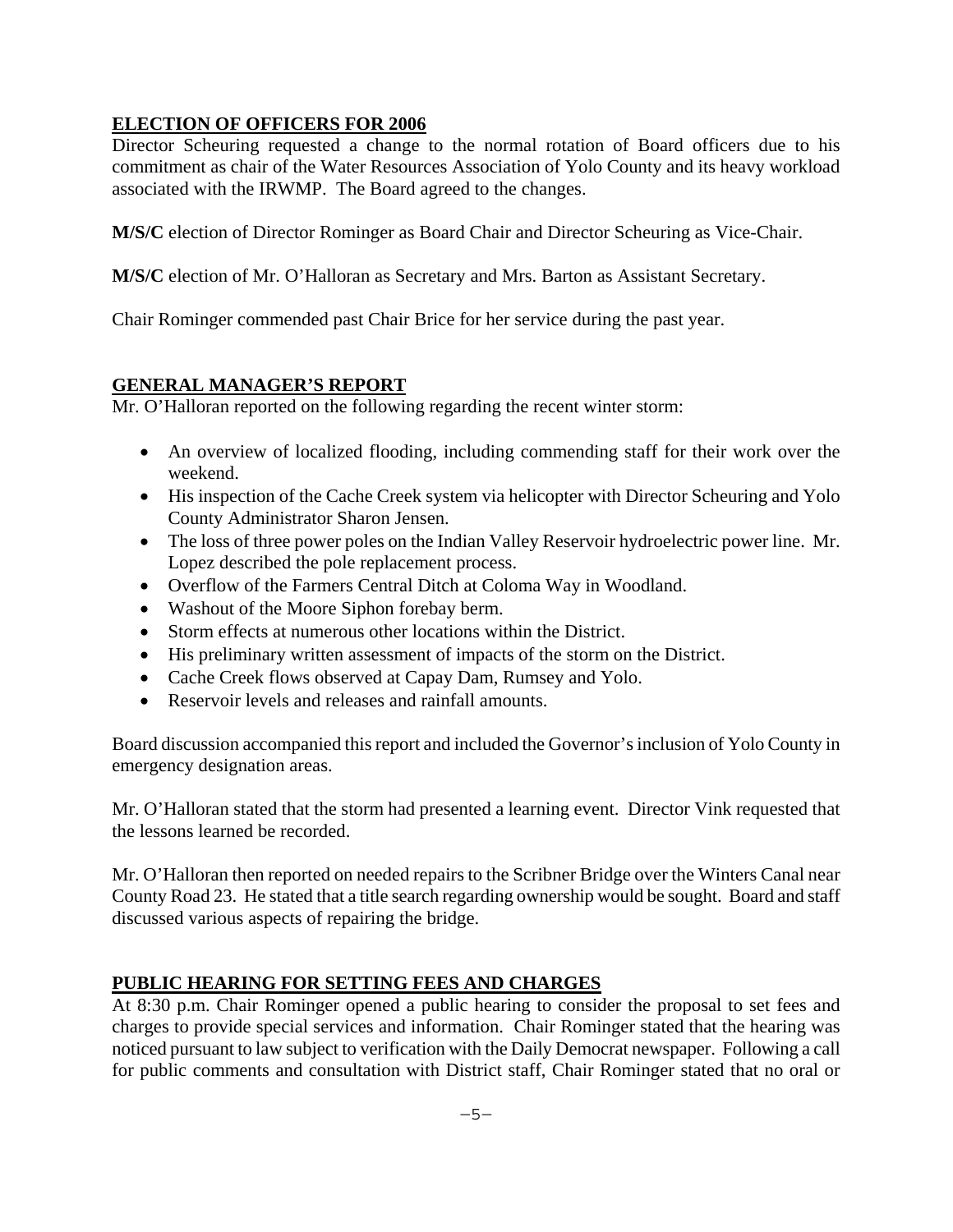written comments were received and then closed the public hearing.

Board discussion followed.

**M/S/C** adoption of Resolution 06.02 Setting Fees and Charges Related to the Provision of District Special Services and Information.

# **DECLARATION OF SURPLUS DISTRICT PROPERTY**

Mr. O'Halloran provided an overview of equipment, vehicles and other assets deemed no longer valuable to the District. He and Mr. Lopez responded to questions asked by the Board. Mr. Lopez stated that a desirable option for disposal of the assets would be to obtain a proposal for all the assets from a dealer. The Board made no change to the recommended list.

**M/S/C** declaration of the proposed list of items as surplus to the needs of the District and authorization for the General Manager to dispose of them as he determines appropriate.

## **REVIEW OF BROWN ACT PROVISIONS AND RULES FOR PROCEEDINGS OF THE BOARD OF DIRECTORS**

Mr. Bartkiewicz highlighted and explained each of the rules of proceedings. Board discussion accompanied the presentation.

Mr. Bartkiewicz stated that he will propose a clarification to Rule 12.

## **UPDATE OF THE POLICY REGARDING RECORDS, INSPECTION, COPYING, RETENTION AND DISPOSAL**

Mrs. Barton provided a handout and overview of the proposed policy changes. General discussion by the Board followed, including the need for off-site storage of financial records and for storage of valuable documents. Mr. O'Halloran stated that the storage matter would be addressed in the upcoming budget.

**M/S/C** adoption of Resolution No. 06.01 Adopting a Records Inspection, Copying, Retention and Disposal Policy.

# **ATTORNEY'S REPORT**

Mr. Bartkiewicz reported the following on the California Department of Water Resources Director Snow's proposal to institute water infrastructure fees:

 Fees would be billed by agencies such as the District, to municipal, industrial and ag water users.